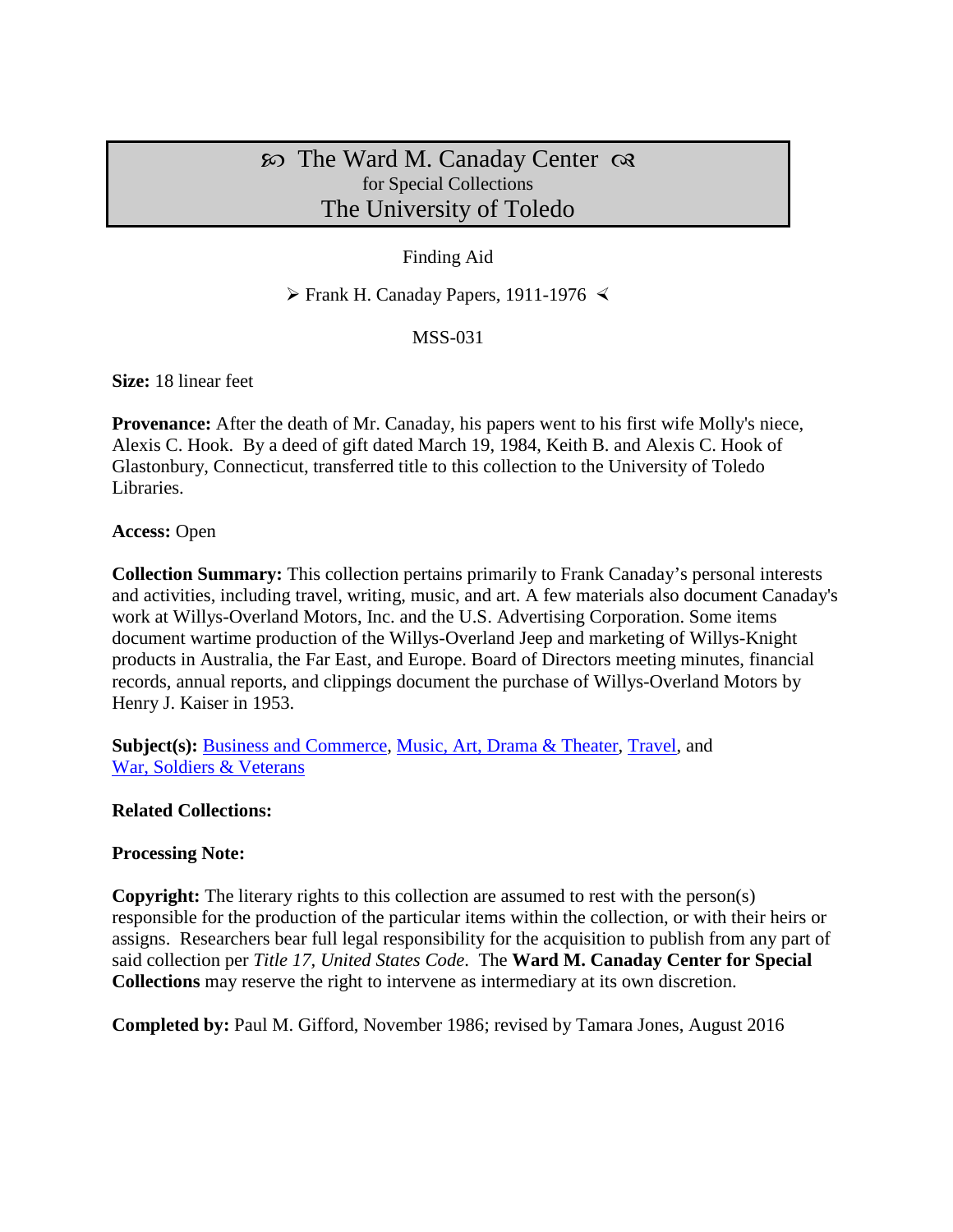# **Biographical Timeline**

| 1893, Sept. 21 | Born in New Castle, Indiana, third son of Miles M. and Sarah H.                                                                                               |
|----------------|---------------------------------------------------------------------------------------------------------------------------------------------------------------|
| $1910 -$       | Graduated from New Castle High School.                                                                                                                        |
| 1913 -         | Traveled to Brazil.                                                                                                                                           |
| $1914 -$       | B. A. (English Literature), Harvard College.                                                                                                                  |
| 1914-1916      | Advertising Manager, American Journal of Public Health, Boston,<br>Massachusetts.                                                                             |
| 1916-1917      | General Advertising Assistant, Husband & Thomas (advertising<br>agency), Chicago, Illinois.                                                                   |
| 1917-1919      | Lieutenant, 333rd Field Artillery, mainly active as French translator;<br>after armistice, with Rent, Reclamation and Claims Service of U.S.<br>Army.         |
| 1919-1920      | General Assistant, J. Roland Kay Company (international advertising<br>agency), Chicago, Illinois.                                                            |
| 1921 -         | Assistant, Advertising Department. Guaranty Trust Company, New<br>York, N.Y.                                                                                  |
| 1922 -         | Assistant, A. F. Thane and Company (import-export firm).                                                                                                      |
| 1922-1926      | Advertising Manager, Wing Tai Vo Tobacco Corporation (subsidiary<br>of British-American Tobacco Corporation), Shanghai, China.                                |
| 1926-1930      | Manager, Foreign Department, United States Advertising Corporation,<br>Toledo, Ohio.                                                                          |
| 1928-1929      | Traveled to Oceania, arranging advertising contracts for Willys-<br>Knight.                                                                                   |
| 1931-1936      | Copywriter, United States Advertising Corporation.                                                                                                            |
| 1932, Dec.     | Married Mary Russell (Molly) Morpeth of Wellington, New Zealand,<br>in Toledo.                                                                                |
| 1936-1948      | Account Executive, United States Advertising Corporation and its<br>successors, Ewell & Thurber Associates and Canaday, Ewell Thurber,<br>Inc., Toledo, Ohio. |
| 1936-1953      | Director, Willys-Overland Motors, Inc.                                                                                                                        |
| 1939-1940      | Consular Agent for Republic of France, Toledo, Ohio.                                                                                                          |
| 1946 -         | Moved to New York, N.Y., in order to write novels and short stories;<br>semi-retired                                                                          |
| $1950 -$       | Bought summer house in South Woodstock, Vermont.                                                                                                              |
| $1976 -$       | Wrote and had published, Triumph in Color: Molly Morpeth Canaday.                                                                                             |
| 1976, June 13. | Died in Hanover, New Hampshire.                                                                                                                               |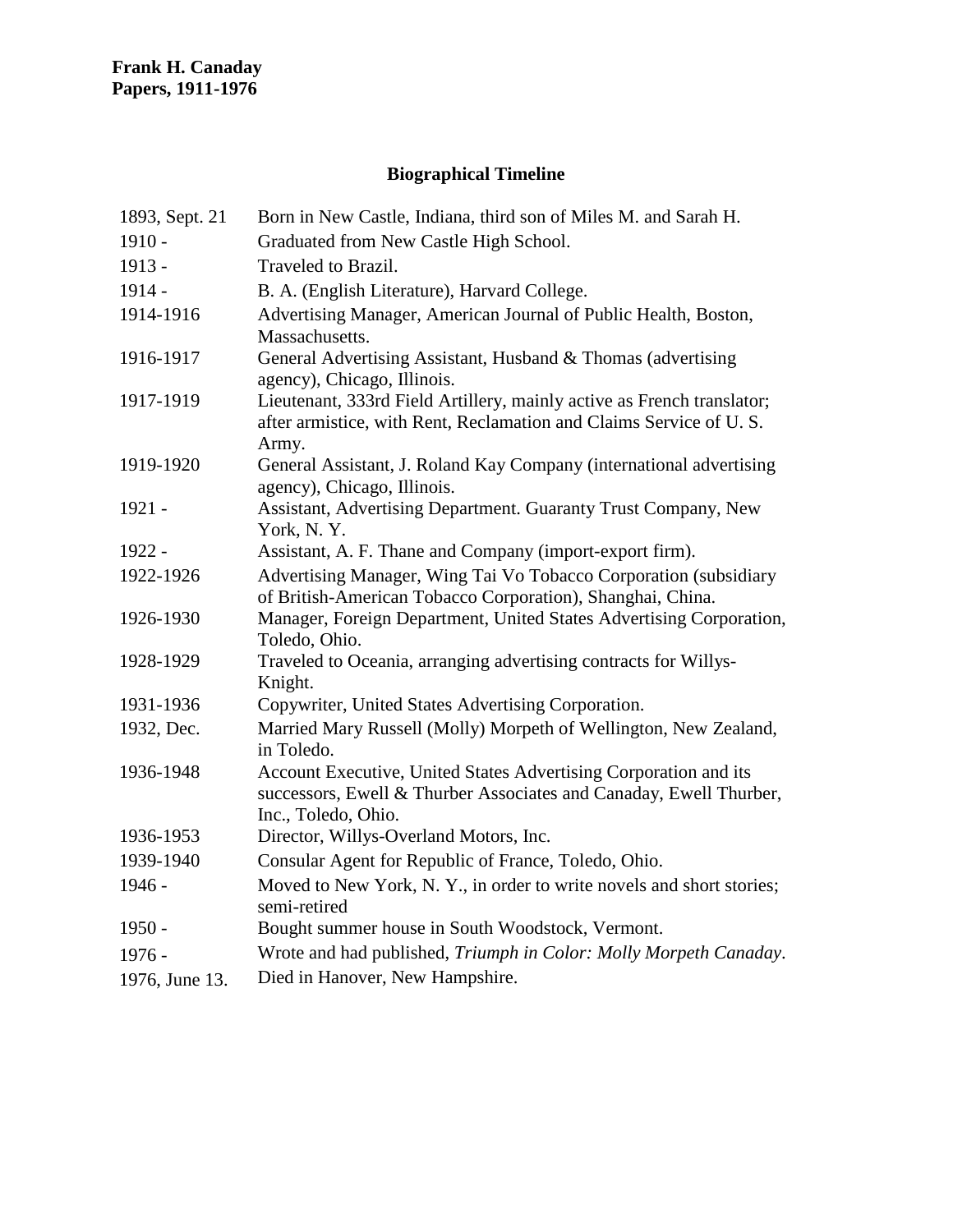#### **Scope and Content Note**

The papers of Frank H. Canaday, advertising and corporate executive and brother of Ward M. Canaday, Chairman of the Board of Willys-Overland Motors, Inc., contain correspondence, journals, scrapbooks, photographs, a novel, and various records of his financial and business activities. The content of the papers reflect Canaday's interests well. He cared little for business, unfortunately for most researchers, so only a small proportion of the papers pertain to his activity in that area. Most of the material has to do with his personal interests; these include travel, writing, music, and art. Nevertheless, those researching Willys-Overland and Ward M. Canaday will not be completely disappointed. Letters from Ward can be found in abundance throughout the entire correspondence series, and many provide a good insight into his character. Willys-Overland material is mainly from 1928-1929 and the postwar period. It documents the companies efforts to expand overseas markets, postwar marketing, and its sale to Henry J. Kaiser in 1953. Researchers in other areas, including Harvard alumni, Toledo music and art in the 1940s, and world travel, will also find considerable items of interest.

As noted above, the Frank H. Canaday Papers reflect those activities in which Canaday was most strongly interested. By 1935, at the height of his business career, he felt unhappy with his career. At the time of his retirement in 1946, he looked back on his years in advertising as having been destructive. He felt his real interests and talents lay elsewhere – in writing short stories and novels, in current events, in art and music, and especially in travel. Canaday, a bon vivant, fluent in French and knowledgeable in several other languages, possessed a ready wit and made friends easily. His papers demonstrate both his lack of interest in business and his wide-ranging, yet persistent, personal interests.

Canaday's frustration with his career stemmed, no doubt, from his complicated relationship with his elder brother, Ward. Frank consistently admired Ward, and Ward reciprocated; yet Frank carefully maintained a separate identity. The incoming correspondence is liberally sprinkled with letters from Ward. In Frank's college years, Ward rather domineeringly suggested to him what courses to take and in what kind of activities to participate. As the years progressed, business letters alternated with frequent, but short personal greetings. In sum, the letters, documents, and photographs of Ward, his wife and family contribute a great deal toward our understanding of the Toledo industrialist. Anyone researching the life of the Chairman of the Board of Willys-Overland Motors, Inc., then, will find material here of a definitely productive value.

Less can be said for the research value of the material relating to the U. S. Advertising Corporation, Willys-Knight Motors, and Willys-Overland Motors. The greatest historical interest in any of these companies is likely to revolve around the production of Jeeps during World War II. Unfortunately, the War years are represented only by a manuscript, "How Come the Jeep" by publicist A. Wade Wells (published later as *Hail to the Jeep: A Factual and Pictorial History of the Jeep*. New York: Harper, 1946) and by a few public relations-related items in the scrapbooks. On the other hand, certain other records are useful in researching other aspects of those companies. The incoming and outgoing correspondence files for 1928 and 1929 and the reports of foreign conditions document the marketing and advertising of Willys-Knight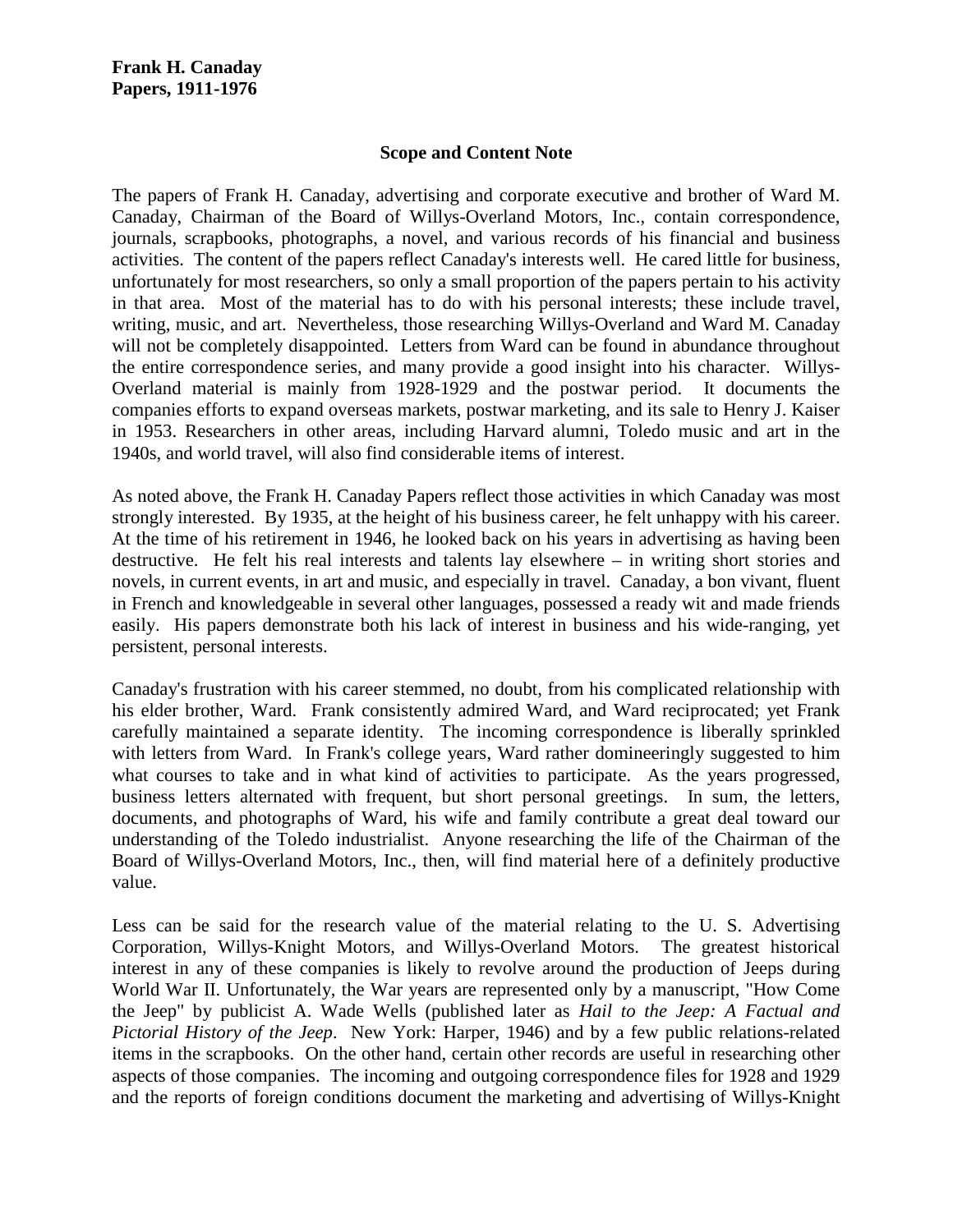products in Australia, the Far East, and Europe, as well as the automobile market in those areas generally. Frank Canaday's copies of the minutes of the Board of Directors, financial records, annual reports, and clippings in the scrapbooks are a fruitful source for the history of the purchase of Willys-Overland Motors, Inc., by Henry J. Kaiser in 1953. For other years, however, material on the U.S. Advertising Corporation and on Willys-Overland tends to be sparse.

One long-standing interest covered by the entire range of the papers was in Harvard University. As a student, Canaday wrote for the *Crimson* and saved his stories in a scrapbook. A journal he kept in 1914 records events of the year in which he graduated. He belonged to the Harvard Clubs of New York and Toledo and regularly attended class reunions. The Hoosier-born Canaday loved the New England and Harvard mystique. On advice of his brother, he cultivated the "old boy" network; among his correspondents over the years were classmates Christian A. Herter, Leverett Saltonstall, and Wilmington, Delaware financier, Alfred Dupont Chandler, Jr. If not concerned with affairs of Harvard alumni, the content of Canaday's correspondence with Herter and Saltonstall tends to contain Canaday's comments on public affairs with acknowledgments by both of them. Correspondence with Chandler is of a more personal nature. Chandler's long letters mainly discuss his philosophy about finance and public affairs. Canaday launched a quixotic campaign in 1963 and 1964 among Harvard alumni organizations to halt the merger of Harvard and Radcliffe. The considerable correspondence generated by this effort demonstrates sentiment for and against this merger. Harvard-related material continues on as late as 1969, when Canaday and Harvard's Houghton Library negotiated for a gift which never reached fruition.

This collection may be useful to researchers wishing to study concert music in Toledo. Frank and Molly, Canaday were avid concert-goers and in the 1940s actively supported the Friends of Music, a Toledo organization which led ultimately to the creation of the Toledo Symphony Orchestra. Many programs can be found in the scrapbooks for those years.

Molly was serious about her painting and in her last years, having developed a mature style, enjoyed a modest reputation. Although this collection will probably yield little to researchers interested in studying art in Toledo, it does contain a long series of correspondence with the Viennese refugee painter, Joseph Floch and with the art historian, Hans Tietze. Frank was devoted to his wife and to her interests. In his final years, he organized material from his scrapbooks in order to write a book about Molly entitled *Triumph in Color: The Life and Art of Molly Morpeth Canaday*. (Canaan, N. H.: Phoenix Publishing, 1976).

Frank's World War I experiences are well documented. Frequent letters to his sister-in-law, Miriam Coffin Canaday, describe his activities. A journal (scrapbooks 4 and 5) provides a chronological record. It is liberally illustrated with photographs and a variety of memorabilia. Some correspondence during this period was carried on in French.

Travel, as noted before, was a passion shared by both Frank and Molly. A journal describes his visit to Brazil in 1913. The 1922-1926 sojourn in China is not well documented in this collection since his files and scrapbooks for those years have been donated to the Harvard-Yenching Library at Harvard University. The 1928-1929 world trip was strictly for business, but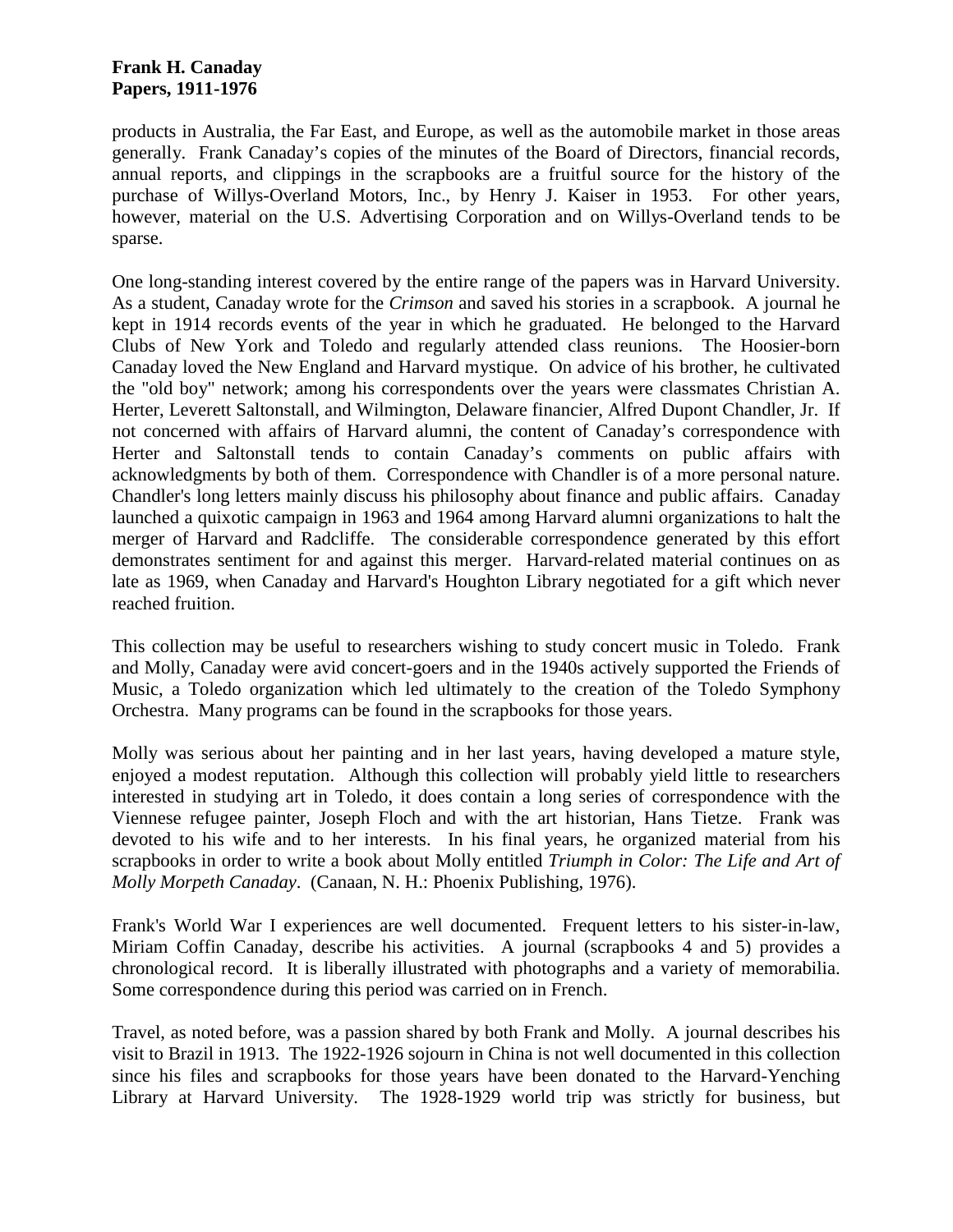photographs do document some of his tours to places like Angkor Wat and his shipboard socializing. On this trip he met a British military officer, James Walker, with whom he maintained a friendship for many years. A number of letters and other material from Walker describe the development of the Benguela Railway in Angola and the Katanga controversy of the early 1960s. Other trips, to New Zealand and to Europe, were made in the 1950s and 1960s. Journals for those trips, illustrated by photographs and memorabilia, can be found in the scrapbooks. Entries typically record where Frank and Molly stayed, where they ate, what they visited, and whom they saw.

The scrapbooks generally contain a variety of materials; many, however, of dubious historical value. Letters, photographs, newspaper clippings, magazine articles, calling cards, and other items comprise the content of the typical scrapbook. Frank Canaday was an "idea man" and was eager to share his views with journalists, writers, politicians, and marketing agents. If something struck his momentary fancy, he did not hesitate to offer his ideas to any of those people. His political awareness was heightened mainly during presidential election years, although he frequently expressed his opinion to his representatives in Congress. Much of his correspondence, both in the correspondence files and in the scrapbooks, belongs to this category. Likewise, Canaday frequently saved newspaper clippings and articles from popular magazines on a wide variety of subjects, mainly of a general-interest nature.

The researcher should be alerted, nevertheless, to items of greater interest in the scrapbooks. Willys-Overland annual reports, Toledo photographs, and certain significant letters can be found in certain scrapbooks.

Since for much of Canaday's life, his business and family life were closely intertwined, his correspondence files contain both business, family, and personal letters. Significant correspondents include Ward M. Canaday, Miriam Coffin Canaday, Wilbur ("Jack") Canaday, Miron Canaday, Mrs. Sarah H. Canaday, Doreen Canaday Spitzer; his wife's New Zealand relatives, Charlton D. Morpeth, Nona Greig, Pat Entrican, and others; and friends James Dulin, Alfred D. Chandler, Frederick and Emma Endres Kountz, Robert Ayers, James Walker, Joseph Floch, Henri Jegu, and Robert Lexow Grant.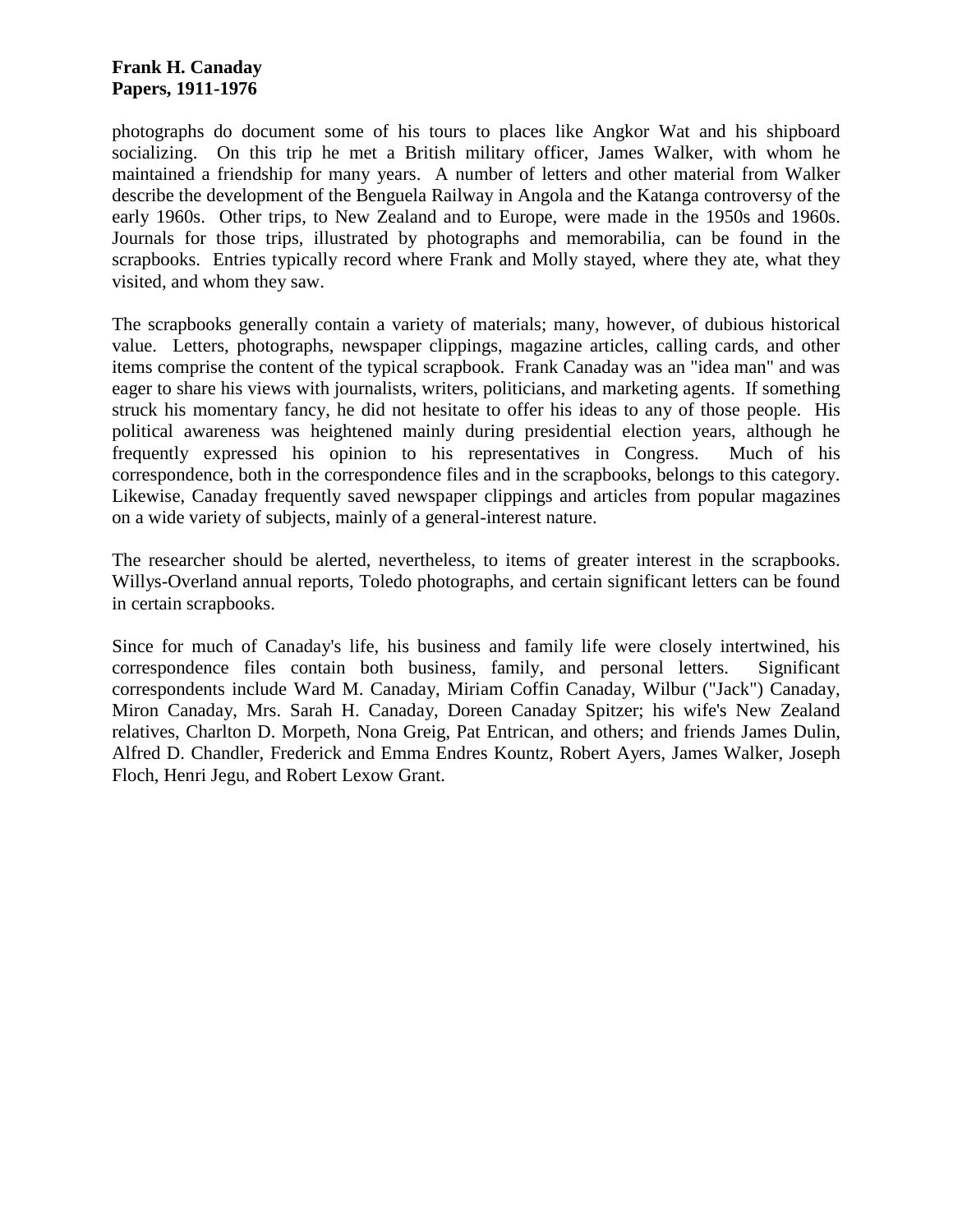# **Series List**

| <b>Box</b>   | <b>Folder</b>  | <b>Description</b>                                |
|--------------|----------------|---------------------------------------------------|
|              |                | <b>SERIES 1: JOURNALS</b>                         |
| $\mathbf{1}$ | $\mathbf{1}$   | Brazil trip, 1913                                 |
| $\mathbf{1}$ | $\overline{2}$ | 1914                                              |
| 18           | 18             | January 1-March 3, 1926                           |
| $\mathbf{1}$ | $\overline{3}$ | 1929-1930                                         |
|              |                |                                                   |
|              |                | <b>SERIES 2: CORRESPONDENCE</b>                   |
|              |                | <b>Subseries A: Outgoing</b>                      |
| $\mathbf{1}$ | $\overline{4}$ | General, 1914-1927                                |
| 1            | 5              | To Ward M. Canaday, 1912-1918                     |
| $\mathbf{1}$ | 6              | To Miriam Coffin Canaday, 1912-1913               |
| $\mathbf{1}$ | 7              | To Miriam Coffin Canaday, 1914-1916               |
| $\mathbf{1}$ | 8              | To Miriam Coffin Canaday, 1917                    |
| $\mathbf{1}$ | 9              | To Miriam Coffin Canaday, 1918-1919               |
| $\mathbf{1}$ | 10             | To Charles A. Baldwin, 1916-1920, 1928            |
| $\mathbf{1}$ | 11             | General, 1928                                     |
| $\mathbf{1}$ | 12             | John N. Willys Export Corporation, 1928           |
| $\mathbf{1}$ | 13             | U.S. Advertising Corporation, 1928                |
| $\mathbf{1}$ | 14             | General, 1929                                     |
| 1            | 15             | U.S. Advertising Corporation, 1929                |
| $\mathbf{1}$ | 16             | To Molly Morpeth Canaday, 1929-1930               |
| $\mathbf{1}$ | 17             | To Molly Morpeth Canaday, 1931                    |
| 1            | 18             | To Molly Morpeth Canaday, 1932 (January-May)      |
| $\mathbf{1}$ | 19             | To Molly Morpeth Canaday, 1932 (June-September)   |
| 1            | 20             | To Molly Morpeth Canaday, 1932 (October-December) |
| $\mathbf{1}$ | 21             | To Molly Morpeth Canaday, 1934                    |
| $\mathbf{1}$ | 22             | To Molly Morpeth Canaday, 1935                    |
| 1            | 23             | To Molly Morpeth Canaday, 1936                    |
| 1            | 24             | 1933-1934                                         |
| $\mathbf{1}$ | 25             | $1935 - General$                                  |
| 1            | 26             | 1937-1939                                         |
|              | 27             | 1940-1942                                         |
|              | 28             | 1943-1944 - General                               |
| $\mathbf{1}$ | 29             | 1943-1944 – re: Jeep Book by Wells                |
| 1            | 30             | 1945-1946                                         |
| $\mathbf{1}$ | 31             | 1947                                              |
| $\mathbf{1}$ | 32             | 1948                                              |
| 1            | 33             | 1949                                              |
| $\mathbf{1}$ | 34             | 1950                                              |
| 1            | 35             | 1951                                              |
| $\mathbf{1}$ | 36             | 1952 (January-June)                               |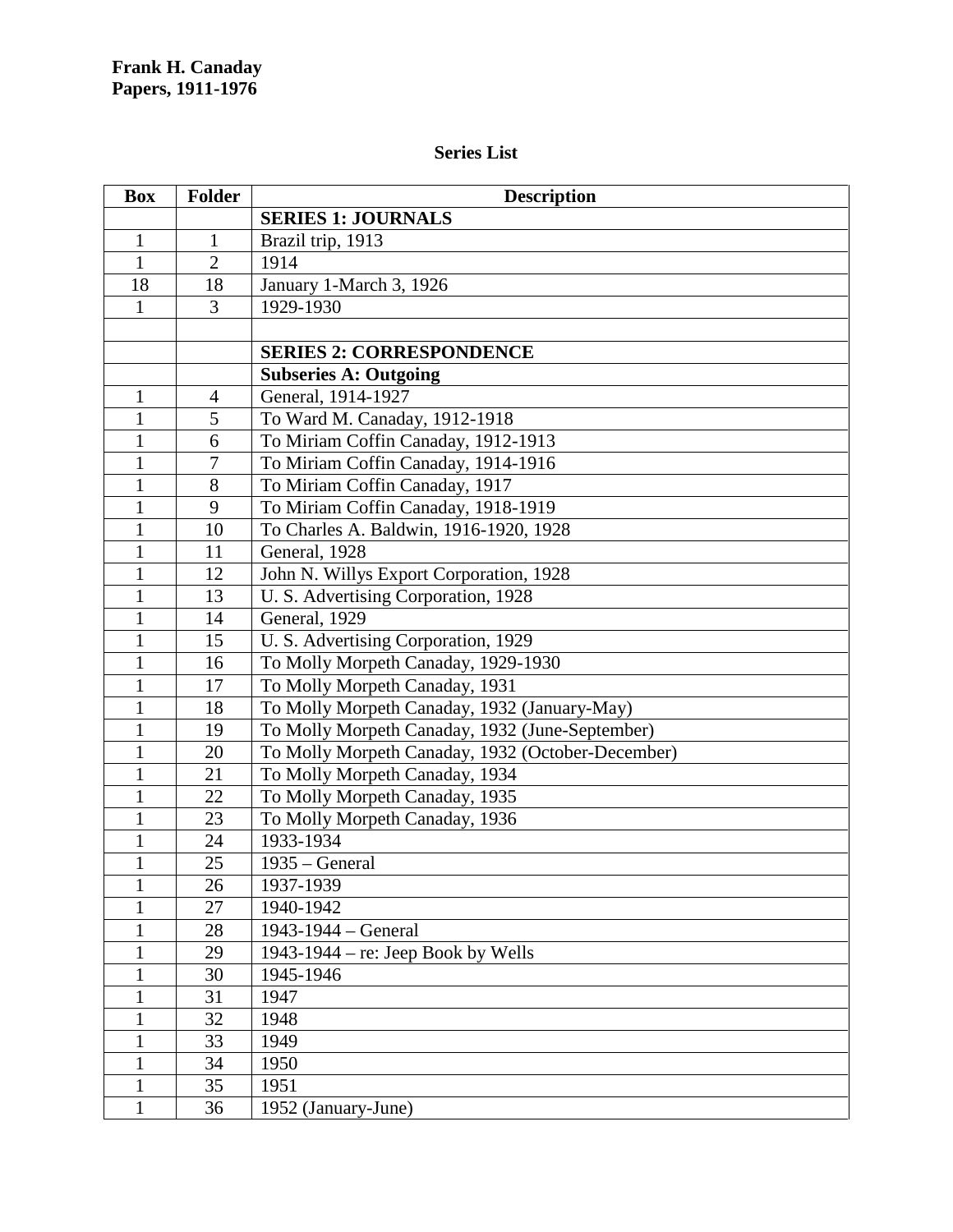| $\mathfrak{2}$ | 1              | 1952 (July-December)                                |
|----------------|----------------|-----------------------------------------------------|
| $\overline{2}$ | $\overline{2}$ | 1953                                                |
| $\overline{2}$ | 3              | 1954                                                |
| $\overline{2}$ | $\overline{4}$ | 1955                                                |
| $\overline{2}$ | 5              | 1956                                                |
| $\overline{2}$ | 6              | 1957                                                |
| $\overline{2}$ | $\overline{7}$ | 1958 (January-June)                                 |
| $\overline{2}$ | 8              | 1958 (July-December)                                |
| $\overline{2}$ | 9              | 1959                                                |
| $\overline{2}$ | 10             | 1960                                                |
| $\overline{2}$ | 11             | 1961                                                |
| $\overline{2}$ | 12             | 1961-1962 - re: Benguela Railway                    |
| $\overline{2}$ | 13             | 1962                                                |
| $\overline{2}$ | 14             | 1963                                                |
| $\overline{2}$ | 15             | 1963-1964 - Harvard-Radcliffe Merger                |
| $\overline{2}$ | 16             | 1965                                                |
| $\overline{2}$ | 17             | 1966                                                |
| $\overline{2}$ | 18             | 1967                                                |
| $\overline{2}$ | 19             | 1968                                                |
| $\overline{2}$ | 20             | 1969                                                |
| $\overline{2}$ | 21             | 1970-1976                                           |
|                |                | <b>Subseries B: Incoming</b>                        |
| $\mathfrak{2}$ | 22             | 1911                                                |
| $\overline{2}$ | 23             | 1912                                                |
| $\overline{2}$ | 24             | 1913                                                |
| $\overline{2}$ | 25             | 1914                                                |
| $\overline{2}$ | 26             | 1915                                                |
| $\overline{2}$ | 27             | 1916                                                |
| $\overline{2}$ | 28             | 1917                                                |
| $\overline{2}$ | 29             | 1918                                                |
| $\overline{2}$ | 30             | 1919                                                |
| $\overline{c}$ | 31             | 1920                                                |
| $\overline{2}$ | 32             | 1921                                                |
| $\overline{2}$ | 33             | 1922                                                |
| $\overline{2}$ | 34             | 1923-1927                                           |
| $\overline{2}$ | 35             | 1928 - General                                      |
| $\overline{2}$ | 36             | 1928 - John N. Willys Export Corporation            |
| $\overline{2}$ | 37             | 1928 – U.S. Advertising Corporation                 |
| $\overline{2}$ | 38             | 1929 – General                                      |
| $\overline{2}$ | 39             | 1929 – U.S. Advertising Corporation (January-May)   |
| $\overline{2}$ | 40             | 1929 - U.S. Advertising Corporation (June-December) |
| $\overline{2}$ | 41             | 1930-1931                                           |
| $\mathbf{2}$   | 42             | 1932 – General                                      |
| $\overline{2}$ | 43             | Molly Morpeth, 1932 (March-October)                 |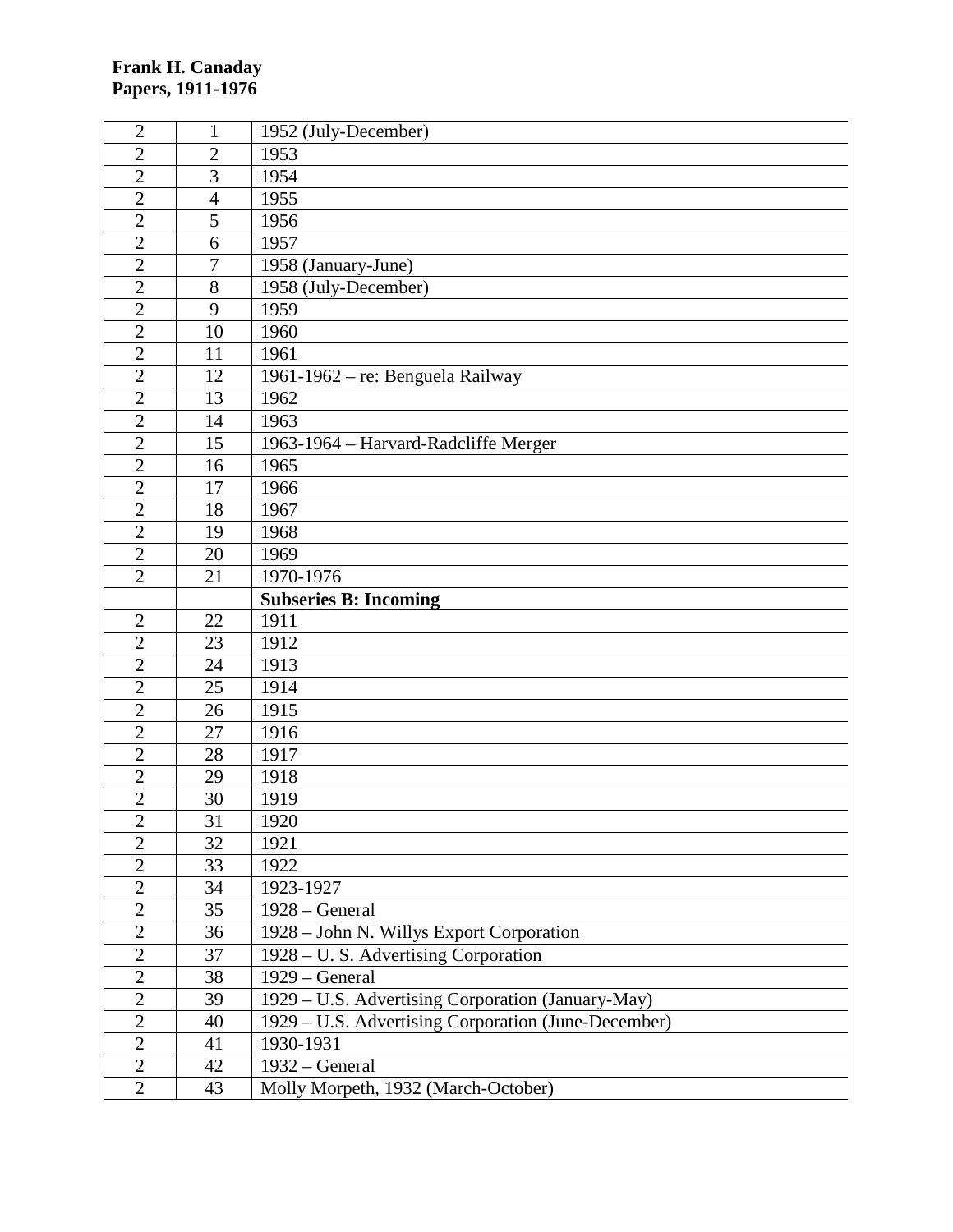| $\overline{2}$ | 44             | Molly Morpeth, 1932 (November-December)  |
|----------------|----------------|------------------------------------------|
| 3              | 1              | 1933                                     |
| 3              | $\overline{2}$ | $1934 - General$                         |
| $\overline{3}$ | 3              | 1934 – Molly Morpeth Canaday             |
| $\overline{3}$ | $\overline{4}$ | $1935 - General$                         |
| $\overline{3}$ | 5              | 1935 - Molly Morpeth Canaday             |
| $\overline{3}$ | 6              | $1936 - General$                         |
| $\overline{3}$ | $\overline{7}$ | 1936 - Molly Morpeth Canaday             |
| $\overline{3}$ | 8              | 1937-1939                                |
| 3              | 9              | 1940-1942                                |
| $\overline{3}$ | 10             | 1943-1944 - General                      |
| 3              | 11             | 1943-1944 – re: Jeep Book by Wells       |
| 3              | 12             | 1945-1946                                |
| $\overline{3}$ | 13             | 1947                                     |
| $\overline{3}$ | 14             | 1948                                     |
| 3              | 15             | 1949                                     |
| 3              | 16             | 1950                                     |
| 3              | 17             | 1951                                     |
| $\overline{3}$ | 18             | 1952 (January-June)                      |
| $\overline{3}$ | 19             | 1952 (July-December)                     |
| $\overline{3}$ | 20             | 1953                                     |
| $\overline{3}$ | 21             | 1954                                     |
| 3              | 22             | 1955                                     |
| $\overline{3}$ | 23             | 1956 (January-June)                      |
| $\overline{3}$ | 24             | 1956 (July-December)                     |
| 3              | 25             | 1957                                     |
| $\overline{3}$ | 26             | 1958                                     |
| 3              | 27             | 1959                                     |
| 3              | 28             | 1960                                     |
| $\overline{3}$ | 29             | 1961                                     |
| 3              | 30             | 1961-1963 - re: Benguela Railway         |
| 3              | 31             | 1962                                     |
| $\overline{4}$ | 1              | 1962-1964 – re: Harvard-Radcliffe Merger |
| $\overline{4}$ | $\mathbf{2}$   | $1963-1969$ – re: Genealogy              |
| $\overline{4}$ | 3              | 1963                                     |
| $\overline{4}$ | $\overline{4}$ | 1964                                     |
| $\overline{4}$ | 5              | 1965                                     |
| $\overline{4}$ | 6              | 1966                                     |
| $\overline{4}$ | $\overline{7}$ | 1967                                     |
| $\overline{4}$ | 8              | 1968                                     |
| $\overline{4}$ | 9              | 1969                                     |
| $\overline{4}$ | 10             | 1970                                     |
| $\overline{4}$ | 11             | 1971                                     |
| $\overline{4}$ | 12             | 1972                                     |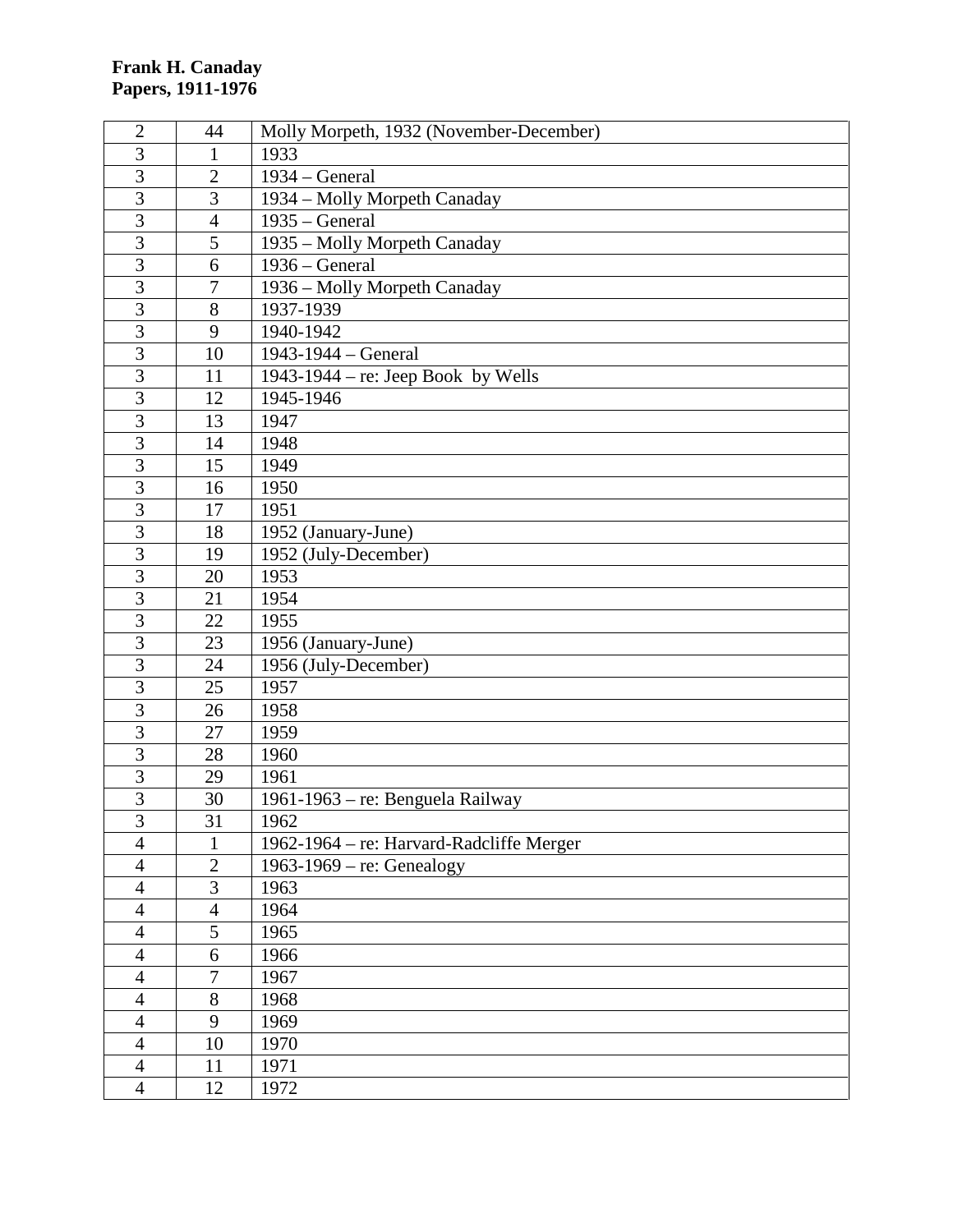| $\overline{4}$ | 13       | 1973                                                                   |
|----------------|----------|------------------------------------------------------------------------|
| $\overline{4}$ | 14       | 1974                                                                   |
| $\overline{4}$ | 15       | 1975                                                                   |
| $\overline{4}$ | 16       | 1976                                                                   |
| $\overline{4}$ | 17       | Undated                                                                |
|                |          |                                                                        |
|                |          | <b>SERIES 3: REPORTS, 1928-1929</b>                                    |
| $\overline{4}$ | 18       | Willys Australia Advertising Agreement                                 |
| $\overline{4}$ | 19       | Paris Auto Show                                                        |
| $\overline{4}$ | 20       | <b>Conditions in Countries Visited</b>                                 |
| $\overline{4}$ | 21       | Olympia Motor Show                                                     |
| $\overline{4}$ | 22       | <b>European Advertising Ventures</b>                                   |
| $\overline{4}$ | 23       | <b>Miscellaneous Notes</b>                                             |
|                |          |                                                                        |
|                |          | <b>SERIES 4: WILLYS-OVERLAND MOTORS, INC.</b>                          |
| $\overline{4}$ | 24       | Board of Directors - Minutes, 1951-1953                                |
| $\overline{4}$ | 25       | Board of Directors - Agenda, 1952-1953                                 |
| $\overline{4}$ | 26       | Finance Committee - Minutes, 1952-1953                                 |
| $\overline{4}$ | 27       | Memoranda, 1947-1953                                                   |
| $\overline{4}$ | 28       | Press Releases, 1947-1953                                              |
| $\overline{4}$ | 29       | Financial Reports, 1946-1953                                           |
| 4              | 30       | Annual and Semiannual Reports, 1946-1953                               |
| $\overline{4}$ | 31       | Miscellaneous                                                          |
|                |          |                                                                        |
|                |          | <b>SERIES 5: OVERLAND CORPORATION</b>                                  |
| 4              | 32       | Board of Directors - Agenda and Minutes, 1954-1958                     |
| $\overline{4}$ | 33       | <b>Finance Committee</b>                                               |
| 4              | 34       | <b>Financial Reports</b>                                               |
| $\overline{4}$ | 35       | <b>Annual Reports</b>                                                  |
| $\overline{4}$ | 36       | Overland Properties, Inc.                                              |
| $\overline{4}$ | 37       | Overland Services, Inc.                                                |
| $\overline{4}$ | 38       | Canaday, Ewell and Thurber, Inc.                                       |
| $\overline{4}$ | 39       | <b>Dominion Industries Company</b>                                     |
| $\overline{4}$ | 40       | Empire Securities, Inc.                                                |
| $\overline{4}$ | 41       | Ward M. Canaday, Inc.                                                  |
| $\overline{4}$ | 42       | J. Roland Kay Company, 1919                                            |
| $\overline{4}$ | 43       | Canaday Family - Financial Matters                                     |
| $\overline{4}$ | 44       | Real Estate – Mill at Ully St. Georges, France                         |
| $\overline{4}$ | 45       | Real Estate - Sherburne, Vermont                                       |
| $\overline{4}$ | 46       | Resumes                                                                |
| 4              | 47       | Certificates                                                           |
| $\overline{4}$ | 48       | Letters of Introduction                                                |
| $\overline{4}$ |          |                                                                        |
|                |          |                                                                        |
| $\overline{4}$ | 49<br>50 | <b>Material From Military Service</b><br>China Sojourn - Miscellaneous |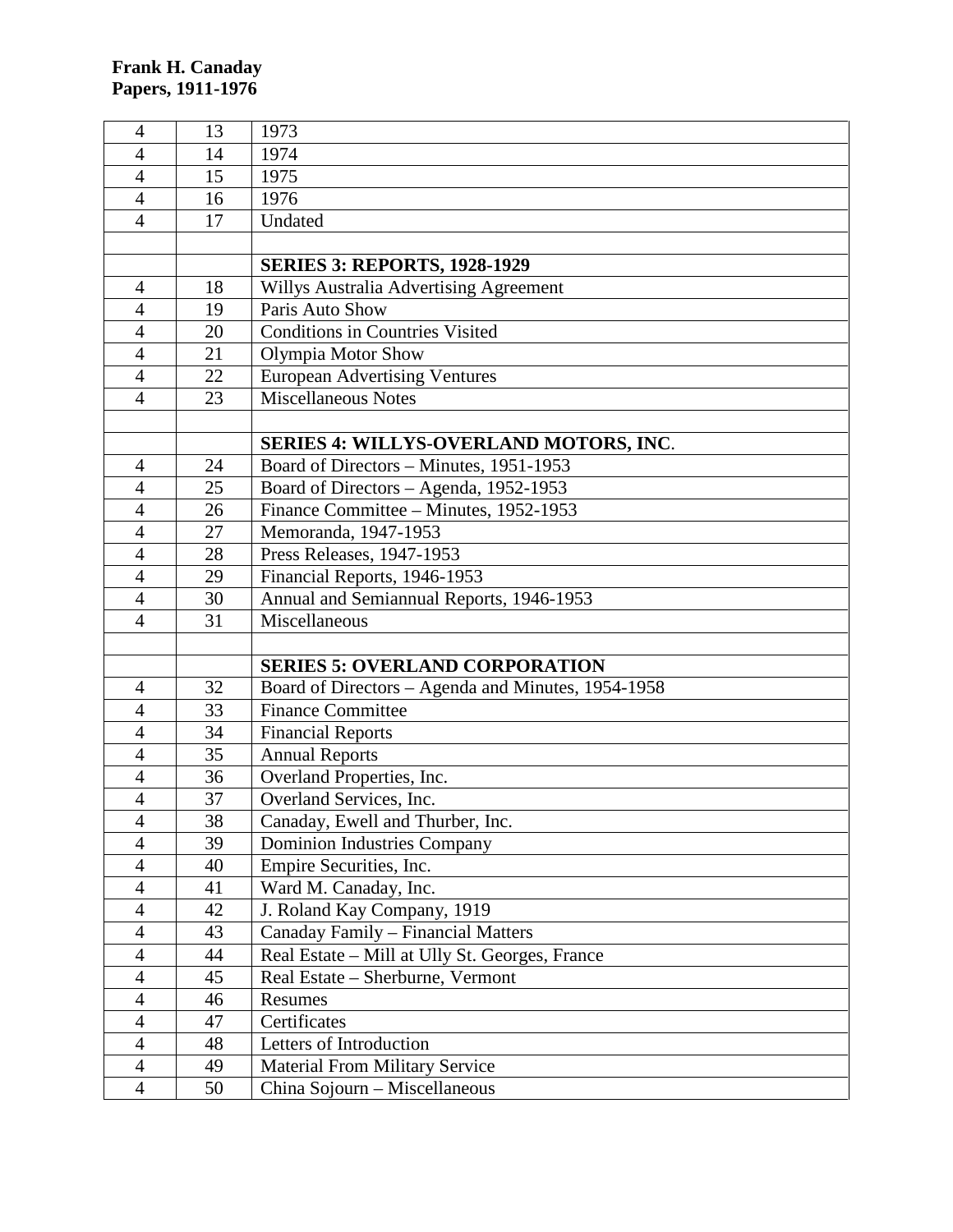| $\overline{4}$ | 51   | Daily Schedules - Various Times                                       |
|----------------|------|-----------------------------------------------------------------------|
| 4              | 52   | <b>Woodstock Country School</b>                                       |
|                |      |                                                                       |
|                |      | <b>SERIES 6: SCRAPBOOKS (number, inclusive years, and content, if</b> |
|                |      | other than general)                                                   |
| 5              | $-$  | 1. 1913-1919 - Harvard Crimson Articles                               |
| 5              |      | 2.1915-1916                                                           |
| 5              | --   | 3.1916-1919                                                           |
| 5              | $-$  | 4. 1917-1918 - War Material, Journal                                  |
| 6              |      | 5. $1918-1919 - Journal$                                              |
| 6              | --   | 6. 1919 - Journal                                                     |
| 6              |      | 8. 1920-1925 – Short Stories Written in China, Letters                |
| 6              | $-$  | 9.1910-1927                                                           |
| 7              | $-$  | 20. 1926-1928                                                         |
| $\overline{7}$ | $-$  | 21. 1928 – Pacific Islands, New Zealand                               |
| 7              | $-$  | 22. 1928-1929 - Australia, East Indies, Singapore                     |
| $\overline{7}$ | $-$  | 23. $1928-1929$ – Germany                                             |
| 8              |      | 24. 1929 – Far East                                                   |
| 8              | $-$  | 25. 1929 – Spain, France                                              |
| 8              |      | 26. 1929 - Christmas Cards                                            |
| 8              | $-1$ | 27. 1929 – Japan, Philippines, China                                  |
| 9              | --   | 28.1930                                                               |
| 9              |      | 29.1930-1931                                                          |
| 9              | --   | 30.1932                                                               |
| 9              | --   | 31.1933-1935                                                          |
| 10             |      | 32. 1935-1936                                                         |
| 10             | --   | 33.1936                                                               |
| 10             | --   | 34.1936-1937                                                          |
| 10             | --   | 35. 1936, 1938-1939                                                   |
| 11             | $-$  | 36.1938-1943                                                          |
| 11             | $-$  | 37. 1940-1946 - Journal                                               |
| 11             | --   | 38.1939-1944                                                          |
| 11             | --   | 39.1940-1942                                                          |
| 12             | --   | 40. 1940-1945 – Musical Programs                                      |
| 12             | --   | 41.1944-1945                                                          |
| 12             |      | 42.1945                                                               |
| 12             | --   | 43.1944-1945                                                          |
| 12             | --   | 44. 1944-1945                                                         |
| <b>OS</b>      | --   | 45.1946-1949                                                          |
| <b>OS</b>      | --   | 46.1950-1960                                                          |
| 13             | --   | 47. 1954 – Journal of European Tour, Vol. 3: Apr. 17-May 4            |
| 13             | --   | 48. 1954 – Journal of European Tour, Vol. 1: Feb. 4-June 15           |
| 13             | --   | 49. 1954 – Journal of European Tour, Vol. 2: Apr. 1-Apr. 16           |
| 13             | $-$  | 50. 1954 – Journal of European Tour                                   |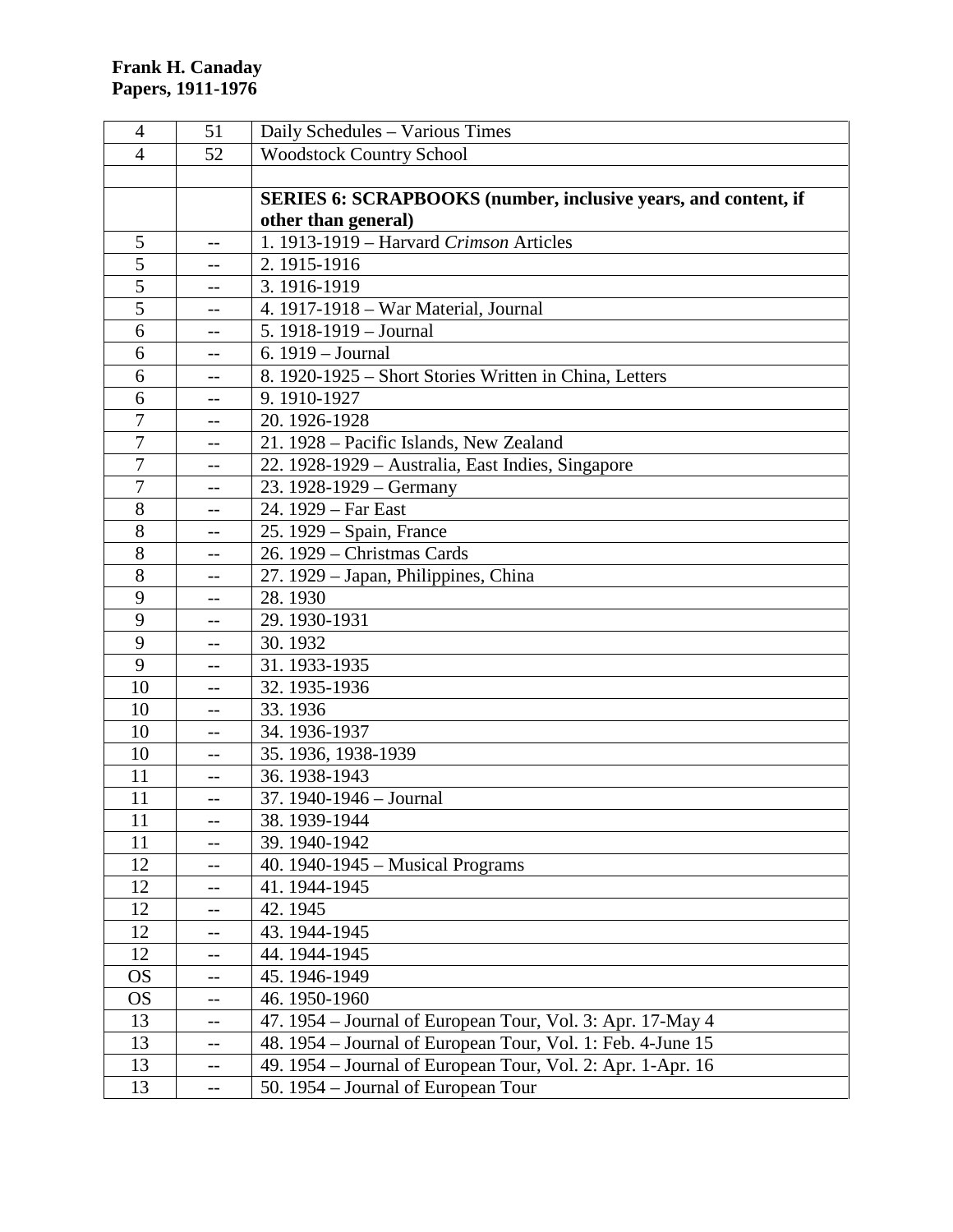| 14     | --             | 51.1959                                                             |
|--------|----------------|---------------------------------------------------------------------|
| 14     |                | 52.1961                                                             |
| 14     | --             | 53.1963                                                             |
| 14     | $-$            | 54.1963-1964                                                        |
| 14     |                | 55.1965                                                             |
| 15     | --             | 56.1966                                                             |
| 15     | --             | 57. 1967 – Trip to Mexico, Tahiti                                   |
| 15     | --             | 58. 1968 - World Tour                                               |
| 15     | $-$            | 59. 1968 - World Tour                                               |
| 16     | --             | 60. 1968 - World Tour                                               |
| 16     |                | 61.1967-1970                                                        |
| 16     | $--$           | 62. 1969-1971 – Molly Canaday's Illness and Death                   |
| 16     |                | 63. 1971-1972 - Molly Canaday's Exhibit of Art Works                |
|        |                |                                                                     |
|        |                | <b>SERIES 7: WRITINGS</b>                                           |
| 17     | $\mathbf{1}$   | Short Story and Skit                                                |
| 17     | $\overline{2}$ | Planchette (novel), pp. 1-70                                        |
| 17     | 3              | Planchette, pp. 71-139                                              |
| 17     | $\overline{4}$ | Planchette, pp. 140-213                                             |
| 17     | 5              | How Come the Jeep, by A. Wade Wells - Chapters 1-10                 |
| 17     | 6              | How Come the Jeep - Chapters 11-16                                  |
| 17     | 7              | How Come the Jeep - Chapters 17-21                                  |
| 17     | 8              | How Come the Jeep - Dummy                                           |
| 17     | 9              | How Come the Jeep - Miscellaneous                                   |
| 17     | 10             | "The Education of Alfred Chandler or Innocents Abroad" by Alfred D. |
|        |                | Chandler                                                            |
|        |                |                                                                     |
|        |                | <b>SERIES 8: PHOTOGRAPHS</b>                                        |
| 17     | 11             | Canaday Family - Early Members                                      |
| 17     | 12             | Lewis and Sarah Schmidt and Family                                  |
| 17     | 13             | Mr. & Mrs. Miles M. Canaday and Family                              |
| $17\,$ | 14             | <b>Canaday Brothers</b>                                             |
| 17     | 15             | Frank H. Canaday, 1893-1920                                         |
| 17     | 16             | Frank H. Canaday, 1920-1976                                         |
| 17     | 17             | <b>Molly Morpeth Canaday</b>                                        |
| 17     | 18             | Ward M. Canaday                                                     |
| 17     | 19             | Doreen Canaday Spitzer                                              |
| 17     | 20             | Miron Canaday and Family                                            |
| 17     | 21             | Wilbur Canaday and Family                                           |
| 17     | 22             | Frank Canaday's Travels and Homes                                   |
| 17     | 23             | Ully-St. Georges (Frank's Property)                                 |
| 17     | 24             | Willys-Overland Motors, Inc.                                        |
| 17     | 25             | <b>Snapshots From Others</b>                                        |
| 17     | 26             | Portraits of Others                                                 |